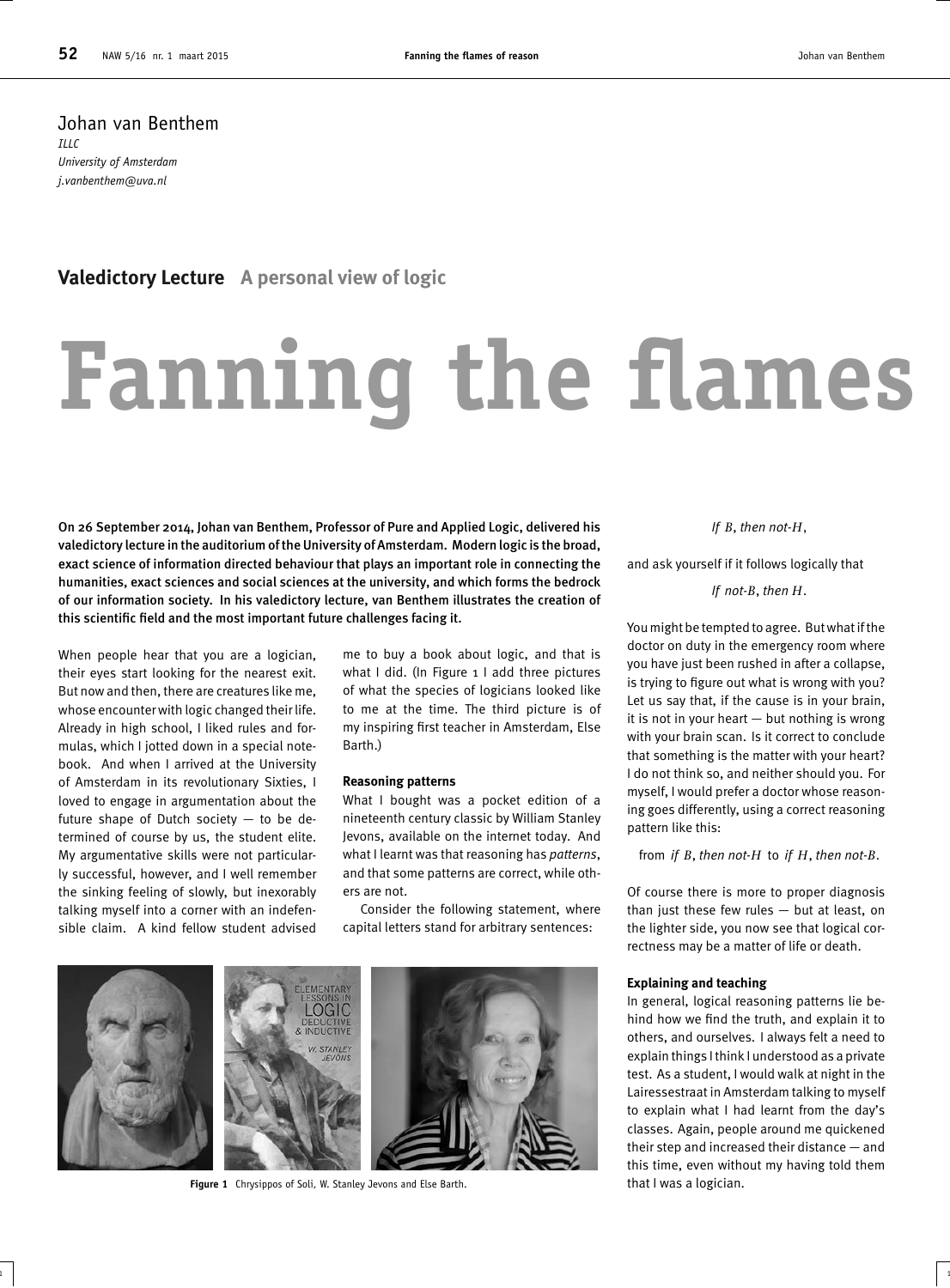

Johan van Benthem

## **of reason**

#### **Logic across cultures**

In line with the thread of my own personal experiences, most of this lecture will follow the Western mainstream history of the discipline of logic. However, it is important to emphasize that a sensitivity to reasoning patterns and their valid laws is not a Western preoccupation: it is a talent that has occurred quite early across different cultures. Indeed, we live in exciting times where many new historical sources for our field are coming to light, as archives yield their secrets. Logic stands in a worldwide movement including ancient Greece, China, India, and the Islamic tradition, as shown in the efforts of a growing number of scholars today.

To complement the dominant facebook of the field shown earlier, I add in Figure 2 some pictures of major logicians in these other cultural streams. One day, Mòzǐ, Dignāga, and Ibn-Sina may be names that are as familiar to the intellectual public as Aristotle.<sup>1</sup>

#### **Reasoning and information**

But logic is more than seeing patterns and improving reasoning practice. With the study of correctness and incorrectness, we enter a much broader world of exact scientific ideas. One of these ideas is the ubiquitous notion of *information*.

In principle, there are exactly four ways the world might be given the above statements *B* and *H*:

 $+B + H$ ,  $+B - H$ ,  $-B + H$ ,  $-B - H$ .

If we then learn the above rule *if B, then not H*,

we lose the possibility that  $+B + H$ . That is, we eliminate one out of the four options to obtain the information

$$
+B-H, -B+H, -B-H.
$$

If we now learn that *not*-*B*, we lose the further possibility  $+B - H$ , but two still remain:

$$
-B+H, -B-H.
$$

This final state does not have enough information to determine that *H* is the case.

You can check for yourself how this scenario of successive information updates differs from that for the logically valid inference from *if B, then not H* to *if H, then not B.*

Here the information does force the conclusion *not*-*B* through the following stages:

2 |  $\overline{2}$  |  $\overline{2}$  |  $\overline{2}$  |  $\overline{2}$  |  $\overline{2}$  |  $\overline{2}$  |  $\overline{2}$  |  $\overline{2}$  |  $\overline{2}$  |  $\overline{2}$  |  $\overline{2}$  |  $\overline{2}$  |  $\overline{2}$  |  $\overline{2}$  |  $\overline{2}$  |  $\overline{2}$  |  $\overline{2}$  |  $\overline{2}$  |  $\overline{2}$  |  $\overline{2}$ 

i.  $+B + H$ ,  $+B - H$ ,  $-B + H$ ,  $-B - H$ ; ii. +*B* − *H,* −*B* + *H,* −*B* − *H* (after learning that *if B*, *then not H*); iii. −*B* + *H* (after learning that *H*).

So, reasoning is tied up with information, the lubricant of our whole society, and logic suddenly starts looking like a much bigger field than you might have thought.

#### **Logical systems**

And there is still more than reasoning patterns and their underlying ideas. Quickly, I learnt that patterns form larger *systems*, that can be studied on their own intrinsic merits — all the way back to Aristotle's system of syllogistic inference. Logical systems have mathematical structure, which leads to new avenues of its own.



Figure 2 Mòzǐ, Dignāga and Ibn-Sīnā.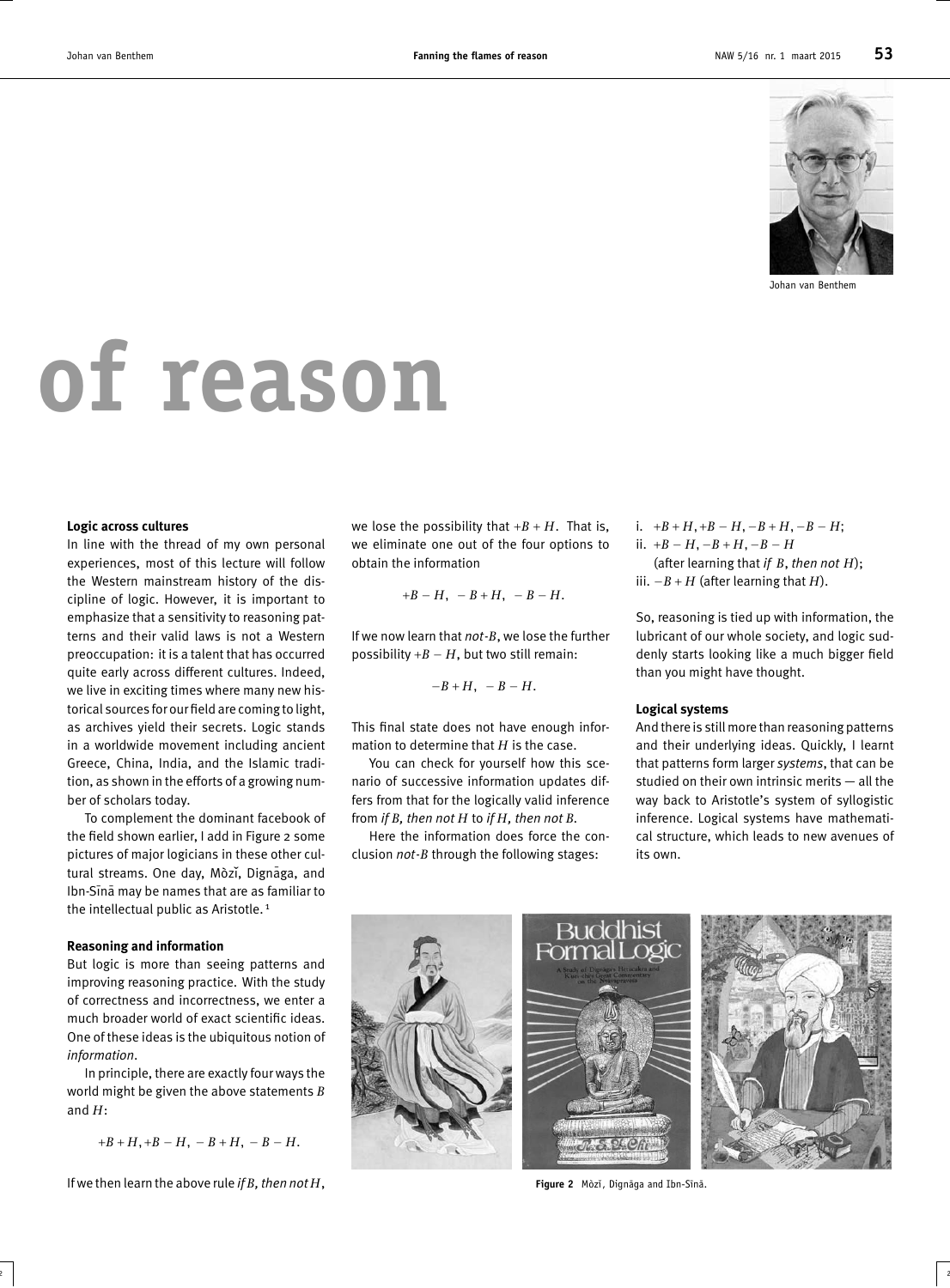



**Figure 3** Logical piano, Turing machine and Macbook Air.

#### **Reasoning and computation**

The criterion for correctness or incorrectness of simple rules like those I gave for implication and negation is manipulating the 'truth tables' of basic logic, and thus reasoning gets tied to mathematical structures in *computation*. This is a general thread in the history of ideas: reasoning is connected to binary arithmetic, or as Hobbes said: "Reasoning is reckoning." And once we see this computational angle in its general light, the idea emerges naturally, already in the Middle Ages, that reasoning might be done by machines, provided we find suitable logical languages for them to work with. The first picture in Figure 3 is Stanley Jevons' 'logical piano', one of the pioneering attempts at creating mechanical computing devices. <sup>2</sup>

The second picture in Figure 3 is Turing's fundamental model of computation, and the third is an object that has swept the world in recent years. There is a straight historical road from logic to computer science, and the information technology pervading our lives.

This mixture of reasoning, information, and computation is the thriving conglomerate of logic, philosophy, mathematics, linguistics, and computer science that has put logic firmly at the crossroads of the modern university, and our modern information society. This, indeed, is the world of the Amsterdam Institute for Logic, Language and Computation where I have spent so much of my academic career.

#### **Logical systems and their theory**

As we have seen by now, logical patterns and systems capture major ideas that can be analysed and developed as such. And the great engine for pursuing that analysis and development has been the *mathematical turn* of modern logic since the nineteenth century, turning it into an exact discipline that unleashes the power of mathematical precision to study systems of reasoning and everything that comes in their wake. This is how modern logic works, and nothing that I will say in the remainder of this lecture about broadening the scope of the discipline is intended to depart from this methodology.

#### **Paradoxes and foundational theorems**

In particular, the power of mathematical thinking allowed the great logicians of the Thirties to reflect on the basic nature of reasoning itself, both its strengths and its limitations. A celebrated instance of this style of 'confronting reason with itself', to use a sonorous philosophical phrase, are Gödel's Incompleteness Theorems that capture surprising essential features of the mathematical method par excellence, namely, *deductive proof*.

Consider one of the oldest instances of logical thinking that has come down to us in various cultures, from ancient Greece to ancient China, 'self-referential' statements that talk about themselves. A famous case is the Liar Paradox from Antiquity where someone asserts that the very statement she is making is false. But for here, think of a related but subtly different statement *L* that says about itself that it cannot be proved:

*L* if and only if *L* is not provable,

or in Amsterdam style formula notation: <sup>3</sup>

 $L \leftrightarrow \neg \Box L$ .

Languages have several ways of achieving such self-reference. If you want a dramatic historical instance, the Hebrew God told the

 $3$  ) and the contract of the contract of the contract of the contract of the contract of the contract of the contract of the contract of the contract of the contract of the contract of the contract of the contract of the





people seeking his essence:

"I am the unknowable one." <sup>4</sup>

However, our logical intellect does not stop at such a statement, and the liar sentence *L* admits mathematical reasoning with startling consequences.

Here is a piece of this reasoning at the edge of reason. It is well within your capacities to appreciate — assuming the famous motto of John Perry and Ken Taylor's radio show Philosophy Talk: "the only thing that we do *not* question is the hearers' intelligence."

Let us draw some quick consequences in a first, rather simple pass:

*Gödel lite*. Is *L* true or false? If we assume that *L* is false, then *L* is provable. <sup>5</sup> But if *L* is provable, then *L* is true: and we have contradicted our assumption. We conclude from this piece of reasoning that *L* cannot be false. In other words: *L* is true. But given what *L* says, it follows that *L* is *a true statement that is unprovable*.

The pictures in Figure  $4$  show some resounding names in this world of thought.

#### **Living at the edge of reason**

This simple piece of reasoning lies at the heart of Gödel's famous First Incompleteness Theorem. But it is clearly just a very first pass, which invites questions and refinement at once. Indeed, the art of 'living dangerously' displayed here is another major attraction of logic, especially to minds of a somewhat absolutist bent, and it involves a continuous practice of refining our styles of thinking.

To turn the screws of exactness a little bit more, how reasonable, really, was the above step where we assumed that provable statements *L* are true? Does not that represent an unwarranted confidence in the reliability of our proof methods? The great logicians working in the foundations of mathematics in



**Figure 4** Euclid's *Elements*, Kurt Gödel and Martin Löb.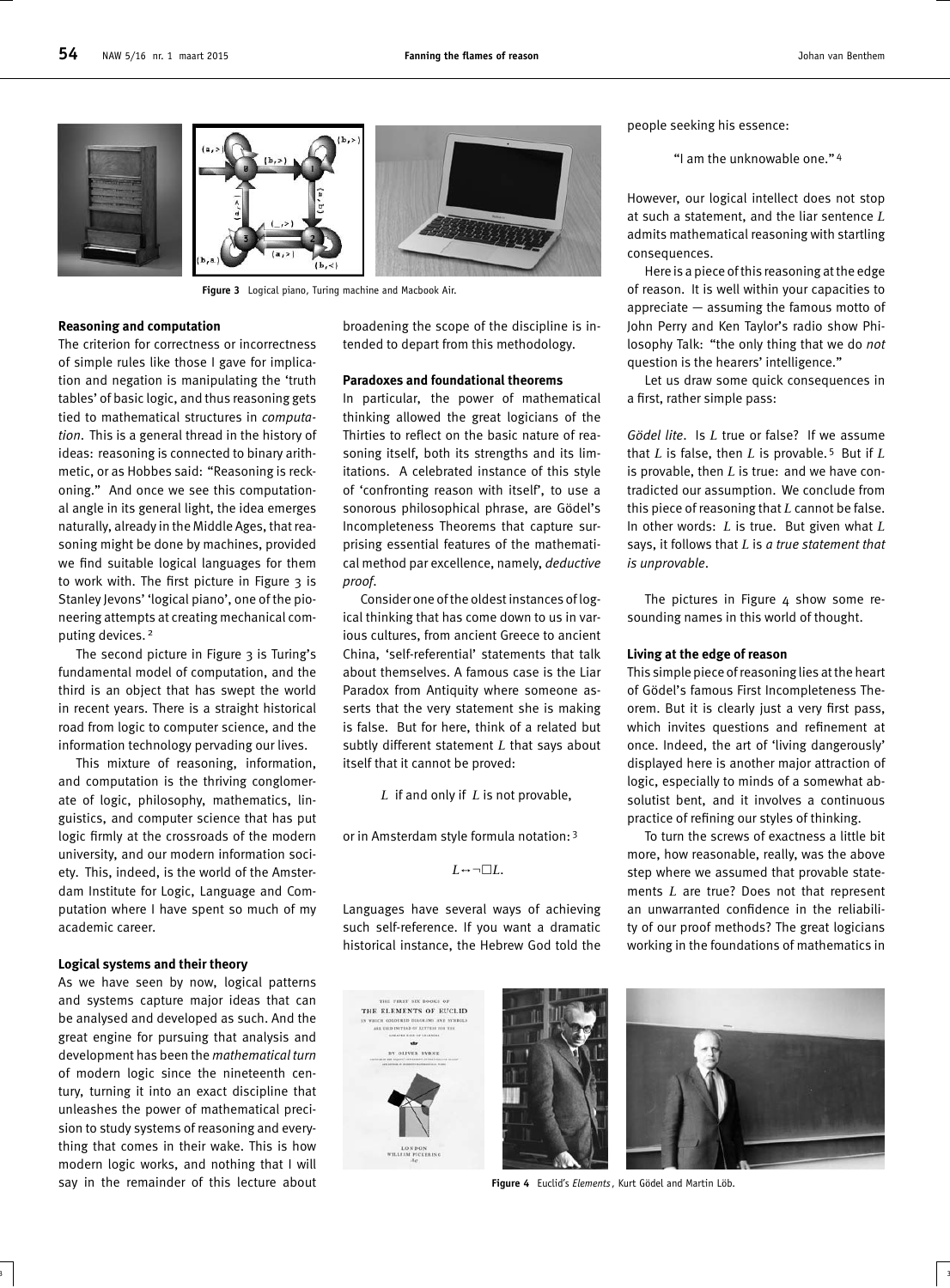

**Figure 5** Frege, C.S. Peirce, Brouwer and Beth.

the Thirties such as Gödel, Hilbert and Gentzen thought so, and dropped this assumption in their analysis of the power of proof. Let me sketch a more sophisticated version of Gödel's argument for you then:

Assume we have  $\square(L \leftrightarrow \neg \square L)$  (\*). Next, assume that  $\Box L$ . Then using ( $*$ ), we can prove that  $\square\neg\square L$ . But at the same time, inspecting the proof for L that exists by  $\Box L$ , we can prove  $\Box\Box L$ . Combining the two, a contradiction ¬*L*& *L* is provable. So, our proof system is inconsistent, and unreliable.

This time our conclusion gets more sophisticated. *If our mathematical proof methods are reliable*, then there have got to be true unprovable statements beyond their reach.

The process of refining our understanding of truth, proof, and reliability is still going on. Masters of the art included my thesis supervisor Martin Löb, Sergei Artemov, Dick de Jongh, and Albert Visser — and still last year, I read surprising delightful new perspectives on the mechanics of Gödel's reasoning discovered by Lev Beklemishev at the Steklov Institute in Moscow. We can keep reflecting on our understanding of mathematical proof, and go deeper and deeper, until the mind reels.

#### **Science, religion, or common sense?**

With all this, we are at the heart of classical logic and foundations of mathematics, and its deep results that keep inspiring religious awe in every new generation of students worldwide that gets exposed to logic. Yet, this depth comes with a somewhat narrow focus on mathematical proof, a very specialized human activity. The methods are mathematical, the topic is mathematics.

But I started this lecture in our daily reasoning practice, and want to return there eventually. As a student, I had to memorize a list of differences between scientific and common sense reasoning — with the former supposed to be much deeper and better than the latter. But the striking thing to me is the very opposite. The logical steps for Gödel's Theorem are the same ones that we employ in daily life, and this observation fits the facts of human cognitive evolution, where bands of hunters with survival skills eventually produced the greatest art and science, all using the same brain.

The true story of modern logic then is as follows. The methods remain mathematical, but the topic becomes much broader: in principle, any aspect of the human intellect. The true facebook of logic, then, consists of both mathematicians and others looking beyond, forming pairs as in the pictures of contemporaries, see Figure 5.

Frege was contemporaneous with C.S. Peirce, an independent inventor of first-order logic with a much broader agenda in philosophy, semiotics, psychology, and so on, which we are only beginning to carry out today. Our national mathematical icon L.E.J. Brouwer was a contemporary of E.W. Beth, a broad logician and philosopher, and it is their tandem that created the Dutch School in logic that we know today. It would be easy to multiply examples of such facebook pairs all over the history of logic.

So, here is where this lecture is going to go, charting further aspects of what our discipline is, or can become. Eventually, I want to understand the laws of what actual *reasoning agents* can and should do: in terms of knowledge, action, learning, making mistakes, and

 $\frac{4}{4}$ 

all of that in mutual social dependencies. And while setting our bounds that widely, I still hope to convince you that we are doing logic.

But before we enter this enticing Realm of Agency, let me first talk about the personal intellectual development that took me there. I will take things slowly, introducing new ideas one by one.

#### **Proof as seeing and as doing**

I start with two essential aspects of mathematical proofs that have occurred entangled ever since Euclid's *Elements* in Antiquity. A proof is *evidence* that a theorem is true: that is, it provides information  $-$  but at the same time, it is a *method* for computing solutions and creating situations where the theorem holds. The same duality pervades general learning and knowledge, where 'knowing that' and 'knowing how' are deeply intertwined. For instance, we have truly learnt a language when we recognize when given sentences are correct, but are *also* able to produce discourse that makes sense, and the same is true for logical systems. Thus, studying information also means studying action, and vice versa. The two notions are two sides of the same coin. How can logic do justice to this deep duality?

#### **Reasoning about information and action**

Logicians have long studied reasoning about both information and action — though they may come to these pursuits from different academic fields. Logical systems analysing information often come from the philosophical study of knowledge and belief, but in recent years they have entered computer science and economics. 'Dynamic logics' of action come from computer science, in the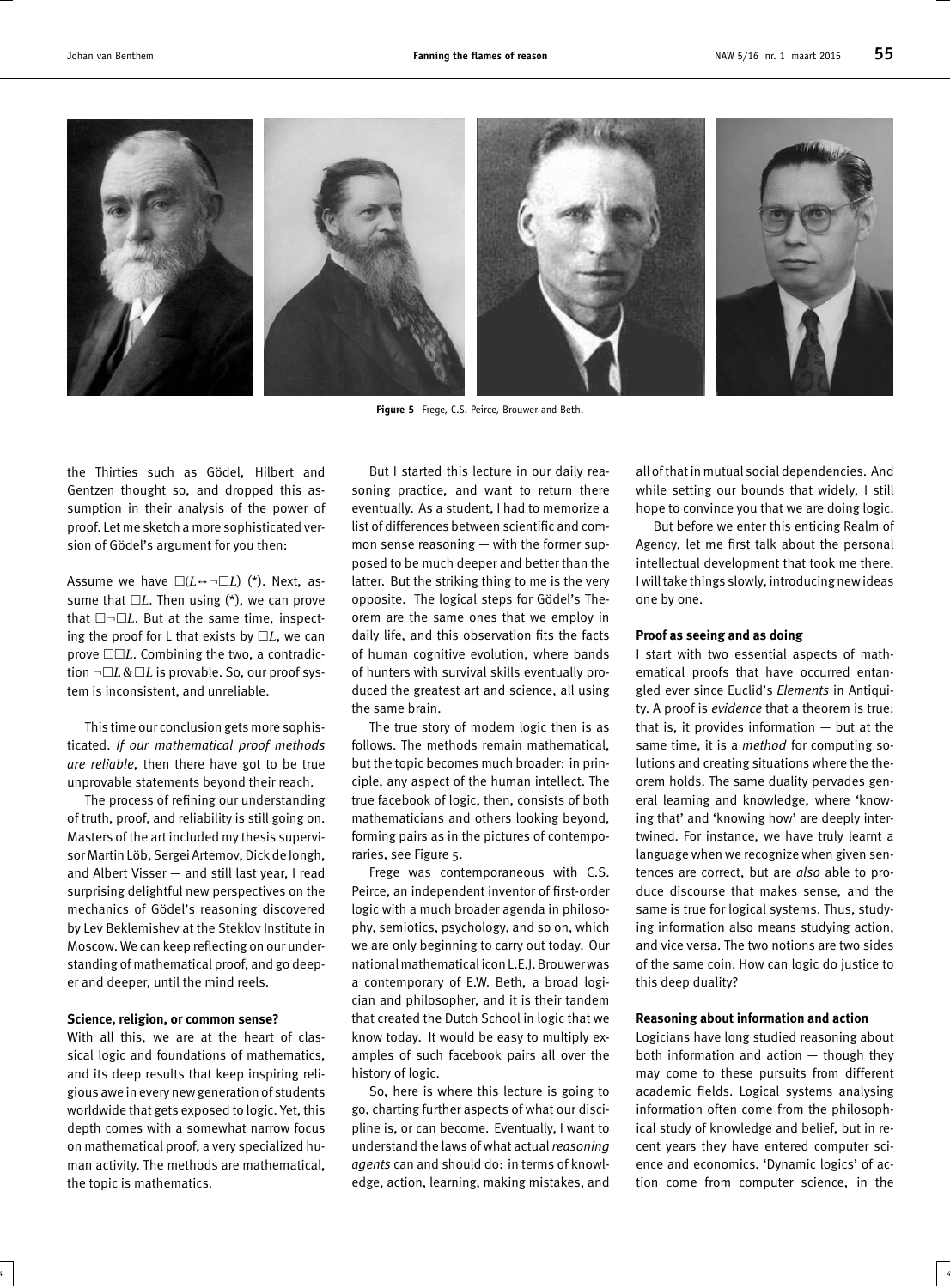

**Figure 6** Hintikka, Dynamic Logic, Milner and Aumann.

analysis of programs and processes, but have spread to philosophy and linguistics. These contacts have blossomed over the years, and taken their practitioners to Nobel Prizes, Turing Awards, or their equivalents in philosophy. The four pictures in Figure 6 present a gallery of relevant names and topics ranging from philosophy through computer science to game theory.

#### **Modal logic**

The abstract common structure of information and action that underlies large parts of philosophy, computer science, or game theory is studied in a technical field called *modal logic*. A modal notion states how things might be, insofar as not ruled out by our information — or how things might become, given the actions at our disposal. Very similar laws govern such notions. One example is this:

*Distribution Law*  $\Box(A \rightarrow B) \rightarrow (\Box A \rightarrow \Box B)$ 

In terms of information, this simple principle expresses that

if I have evidence for *A*→*B* as well as evidence for *A*, then I also have evidence for *B*. 6

In terms of actions, the same principle says that

if the outcomes of an action satisfy *A*→*B*, and they also satisfy *A*,

then all outcomes of that action satisfy *B*.

There are many other, and technically much more sophisticated, laws of modal logic, but the simple example of the Distribution Law will have to do here.<sup>7</sup>

Modal reasoning patterns have been a focus in my work over the years, which offers a systematic study of modal laws, but also of connections between modal patterns and other basic logical systems, measured by semantic invariances such as 'bisimulation'. Some sources are depicted in the sequence of four books in Figure 7.

These matters can be found in any good textbook, but let me stress one point. While modal logic is 'applied' as a theory of information and action, it is at the same time 'pure' as a study of basic aspects of reasoning that had not come to light before, and thus it falls squarely within the mathematical methodology that I have emphasized. 8

#### **Information-driven agency**

But let us now move beyond the agenda stated so far. For a start, what about the actors getting the information and engaging in actions? What do they do, and why? My next step toward the study of agency is an arena where knowledge and action meet naturally, the basic *informational acts* themselves.

#### **Basic informational acts**

While reasoning may seem the only informational action of interest to logicians, in reality, inference steps usually occur together with other equally fundamental acts that make information flow. For instance, the following scenario plays out day by day in Amsterdam cafés.

*The Restaurant.* Three people order three drinks: water, beer, and wine. A new waiter comes to the table carrying three glasses. There are six ways these drinks could be distributed over the customers, and here is what you will see happen.

 $5$  s and the set of the set of the set of the set of the set of the set of the set of the set of the set of the set of the set of the set of the set of the set of the set of the set of the set of the set of the set of th

The waiter *asks* who has the beer, say, and after hearing the answer, puts down that glass in the right place. This reduces his uncertainty from the initial six options to two, much as in our example of diagnostic rules. The waiter then asks a second question, and puts, say, the glass of water. Now his options are down to one, and he does not ask any more, but can *infer* who has the wine, putting it down without a question.

Thus, basic informational acts include, at least, both questions and inferences. But there is more. As it happens, a broad view of informational action was already present with the ancient Chinese logicians in the Mohist school, active from around 500 BC. It stressed the interplay of three sources that come together in producing information:



an elegant compact statement which says roughly, in a more modern phrasing, that "knowledge comes from three sources: hearing from others, proof, or experience".

Here the third category of 'experience' is one more major source of information, in daily life as well as in the natural sciences: viz. just



**Figure 7** Dissertation, Monograph, Handbook and Textbook.

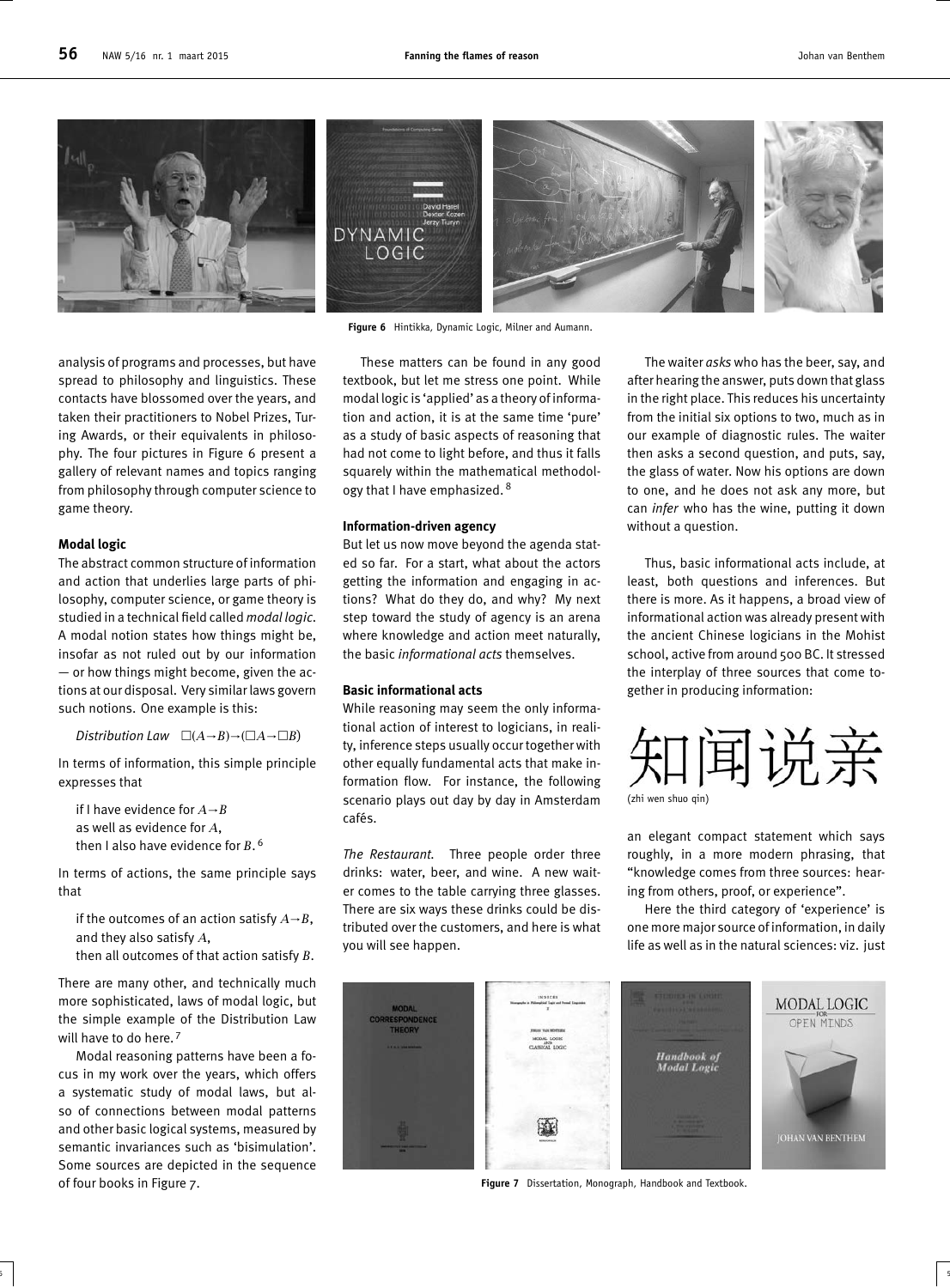*observing* things. <sup>9</sup> Observation is what a logical detective like Sherlock Holmes needs in addition to pure deduction, and it is the wellspring of the empirical sciences, on a par with mathematical proof.

The pictures in Figure 8 represent a restaurant, a Mohist dialogue, Sherlock Holmes at work, and finally, a card puzzle with social reasoning that is often used in my circles.

#### **Logic of information change**

My own view of logic has come to resemble this ancient paradigm. We must study all basic informational acts on a par: inference, observation, and communication, and their interplay in how we deliberate, plan, and decide. A major testfor such a venture is a search for formal laws governing these additional informational actions that retain the precision logicians are used to. Here is one:

$$
[!\varphi]K_i\psi \leftrightarrow (\varphi \rightarrow K_i(\varphi \rightarrow [!\varphi]\psi))
$$

This law describes the new knowledge an agent *i* will possess after having received the information that  $\varphi$  is the case.<sup>10</sup> It does so in terms of the 'conditional knowledge' that the agent had before the new information !*ϕ* came in. Typically, it is 'recursion equations' like this law that drive the logical study of information-driven agency.

As an aside, please note how the above principle shows the cooperation of ideas from different fields: the modality  $K_i \psi$  for knowledge in this law comes from philosophical logic, while the dynamic modality [!*ϕ*] for action comes from logics of computation.

Still, we are only at the start of a logical study of agency. The actors in the above could still be instinctive devices recording information from the environment, like the bees sucking up nectar in the flowers in my garden. So let me turn to further intelligent activities that rational agents engage in, of which I will mention a few in this lecture.

#### **Consistency?**

The first new aspect of agency concerns the quest for certainty we saw earlier. The founding fathers of modern logic were concerned with the power of proof, and its reliability. Is *consistency* our ultimate goal? Gottlob Frege thought so, saying that mathematics would 'crumble like a house of cards' if a contradiction were to arise.  $11$  But there can be logical grandeur in fragility, being wrong, and making a volte face.

#### **Learning is correction**

As I said before, proofs give reasons, and a rational agent can be described as someone driven by reasons.<sup>12</sup> But at this point, I part company with the original foundational enterprise. Our drivers should be *good* reasons but there is no guarantee that they are correct. We make mistakes and often form incorrect *beliefs*, and the task of logic cannot be to prevent that from happening once and for all. Indeed, our beliefs and expectations, even when wrong, represent a creative human talent in navigating a world where knowledge is a currency that is often unavailable.

But this non-eliminable, and perhaps even desirable, potential for error comes with another creative talent, our ability to *correct ourselves* when beliefs are shown wrong by an observation, or when theories explode after a contradiction comes to light. There is no house of cards that crumbles: indeed, human intelligence shows at its finest in a clever recovery after we have been shown to be incorrect. So, a true logic of rational agency tolerates errors and highlights methods for revising beliefs. What this points at more generally is an intimate connection between reasoning and *learning*.

While all this may be true, are beliefs and their revision a fit theme for logic? As it happens, thanks to the work of pioneers like Peter Gärdenfors and others, we know that this more delicate error-tolerant process of adjusting to new information still satisfies logical laws, that now involve operators for belief and acts of belief revision. Of such laws, I just display two at this point, merely in order to show you that, once again, we need not sacrifice the mathematical precision of our foundationalist founding fathers:

$$
[!\varphi]B_i\psi \leftrightarrow (\varphi \rightarrow B_{i}\varphi [!\varphi]\psi),
$$
  

$$
[\Uparrow \varphi]B^{\psi}\chi \leftrightarrow
$$
  

$$
(E(\varphi \land [\Uparrow \varphi]\psi) \land B^{\varphi \land [\Uparrow \varphi]\psi}[\Uparrow \varphi]\chi)
$$
  

$$
\lor (\neg E(\varphi \land [\Uparrow \varphi]\psi) \land B^{[\Uparrow \varphi]\psi}[\Uparrow \varphi]\chi).
$$

Such laws describe which new beliefs arise as new information comes in. This can now happen in two forms: witness the syntax of our two formulas. Changes can be triggered by a 'hard' totally reliable event !*ϕ* removing all ¬*ϕ*-situations for good, but there is also a more 'soft' plausibility-changing event ⇑*ϕ* that keeps all situations, while putting those with  $\neg \varphi$  on top of those with  $\varphi$ . I am not going to try to explain to you any further what the above formulas say. Their typography may well scare you. These laws of learning are clearly more complex than the simple rules of reasoning that I started with. But then I never said our broader logical skills are simple!

Let me just state the upshot. Correctness forms a tandem with correction — and as some philosophers have said long ago, logic is also about learning from errors.<sup>13</sup>

My favourite analogy for this comes again from health. Creating a World free from disease seems a sterile and unappealing goal: much more impressive is the dynamics of the human *immune system* that deals with chal-



**Figure 8** A restaurant, a Mohist dialogue, Sherlock Holmes and a card puzzle with social reasoning.

 $\overline{6}$   $\overline{6}$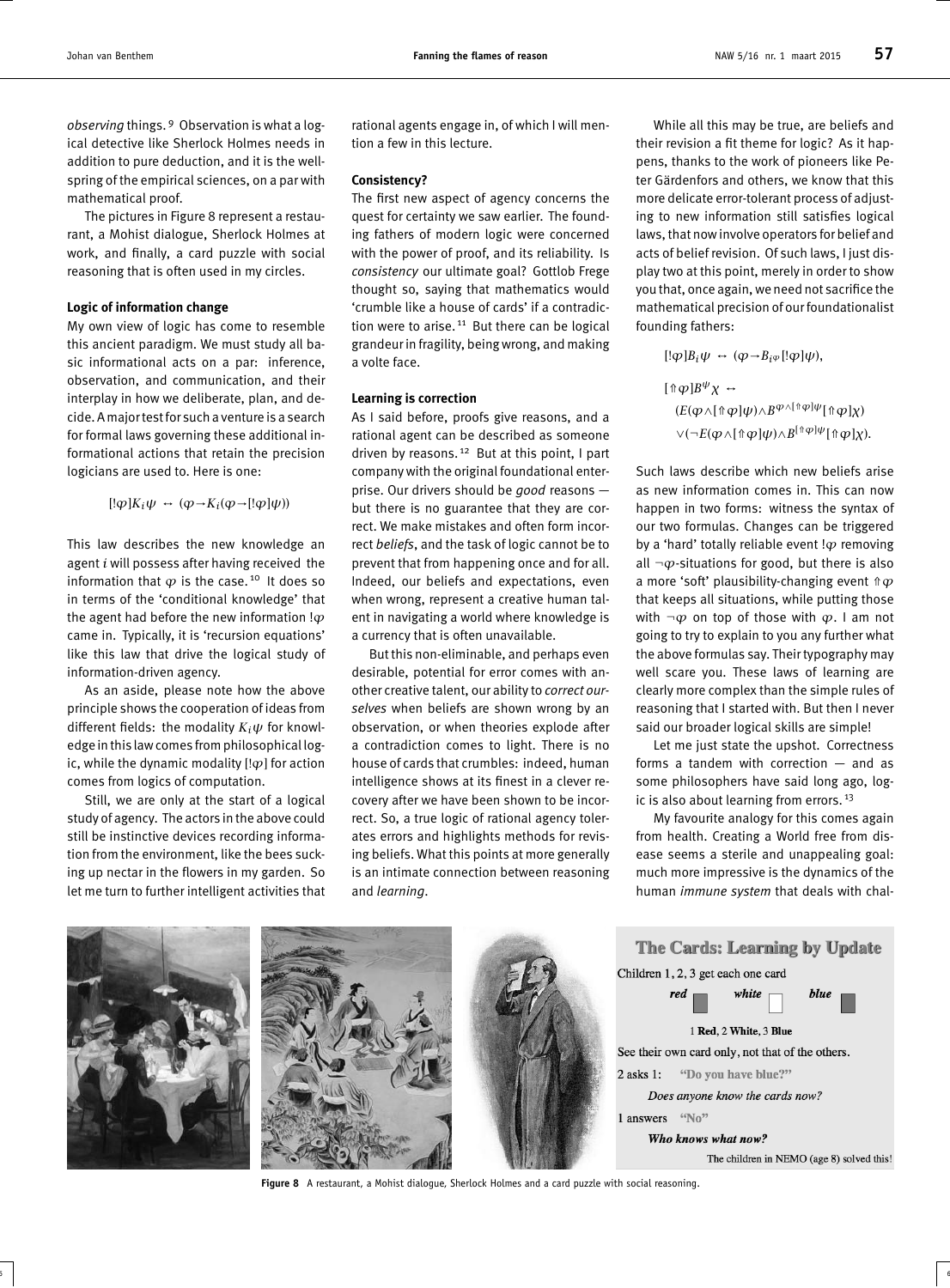lenges as they occur. To me, logic is not the guardian of consistency proofs, but rather,

"the immune system of the mind". <sup>14</sup>

In terms of our initial example, maybe logicians themselves are doctors of the mind.

Even so, I should not play up the difference with foundational research too much. There might well be very interesting extensions of the classical theorems by Gödel or Turing when, in addition to what is known with total certainty, we also explicitly represent agent's reason-based, but fallible beliefs about what is true and provable. <sup>15</sup>

#### **Many minds and social interaction**

Beliefs may need correction for all three reasons in the earlier picture of information dynamics: a surprising observation, a paradoxical inference, or also, being contradicted by somebody else. This leads me to my next fundamental theme in the logical study of agency, which can be summarized as:

"intelligence seldom comes alone".

My example of argumentation was a social scenario where different agents interact. This is significant. Rational behaviour is a *manymind talent* rather than an isolated skill — just as in modern science, the key is many-body interactions, not single bodies in their natural place, as in Aristotle's physics. This social theme of deliberation and argumentation runs throughout the history of logic, in both Greek and non-Western traditions. Logic is also about how we convince, refute, or otherwise influence others.

Just as earlier, this social dimension has two dual aspects: *information*, and *action*.

#### **Theory of mind**

The social aspect of information involves a crucial human ability often called 'Theory of Mind' where we reason about the facts, but also about other people's information, what they know about the facts and about us, and so on. Theory of Mind underlies many informational acts. My asking you a *question* normally conveys I do not know the answer, and also that I believe you might know the answer. <sup>16</sup>

Social behaviour is kept in place by a web of such complex iterated information about others that can be studied as before. Again, it has been found that crucial properties of rational social equilibrium then show up in logical laws. For instance, a proposition *ϕ* is

'common knowledge' in a group of agents *G*, i.e., it is known up to any depth of iteration (written as  $C_G\varphi$ ), if and only if the following equivalence holds:

$$
C_G\varphi \leftrightarrow (\varphi \wedge E_G C_G\varphi),
$$

where an operator  $E_G \psi$  says that everybody in the group *G* knows that *ψ* is the case. This looks like a vicious circle that foolishly tries to define common knowledge *CGϕ* in terms of that notion itself, but in fact, the above equivalence is a 'luscious circle' where the notion at issue is well-defined, and supports precise reasoning. 17 18

#### **The program of logical dynamics**

The preceding samples suggest a more systematic logical study of information-driven social agency. Over the past decades it has become clear that the methods of logic are well up to this agenda extension, creating systems with beautiful laws, not just for inferences, but also observations, questions, correction, learning, and social interaction. And in doing so, the grand style of our founding fathers does not lose its lustre. Its thinking about strengths and limitations also applies to what diverse sources of information do for rational agents.

In what follows, I discuss one current highlight of this 'Logical Dynamics' research program, as exemplified in the depicted three books in Figure 9, from 1996, 2011, and 2014, respectively.

#### **Games**

Social action is at the heart of the fastdeveloping area of logic and strategic behaviour in *games*. Our actions toward each other congregate to form longer-term *strategies*, where what I choose to do next depends

 $7$   $\vert$ 

on what you do now, and so on. For examples close to logic, just think of the timing of playing your cards in argumentation, or your points in giving a valedictory lecture. The logical laws of strategies or plans form a natural continuation of the earlier-mentioned logics of actions, and they often concern situations where strategies are in some sort of rational *equilibrium*, meaning that no agent has an incentive for deviating from her current plan.

Only one such law will have to serve as an example here, again mostly just in display. It is very similar qua form to the earlier equivalence for common knowledge, and it describes when someone has a strategy for playing a game *G* that always achieves the effect  $\varphi$  (this is written here as  $\{G^*\}\varphi$ ) in terms of *ϕ*'s being true and what the player can achieve by her currently available moves (the latter ability is written as  ${G}$ ):

$$
\{G^*\}\varphi \leftrightarrow (\varphi \wedge \{G\}\{G^*\}\varphi)
$$

The analogy with the earlier law for knowledge again shows the fundamental duality of information and action that governs logic of agency. They are two sides of the same coin, and often, the shape of their mathematical laws reflects their similarities.

#### **Harmony of information and desire**

However, in the fundamental notion of gametheoretic equilibrium in behaviour between different agents, a new notion comes in sight that you might have thought far outside of the province of logic, namely, our preferences, intentions, and *desires*. We are not purely informational agents attuned to how the world is by knowledge or belief: everything we do is coloured by what we want, hope, fear, or regret. While some people view the latter as a realm of blind impulses and irrationality,



**Figure 9** Three books by (and about) the author on logical dynamics.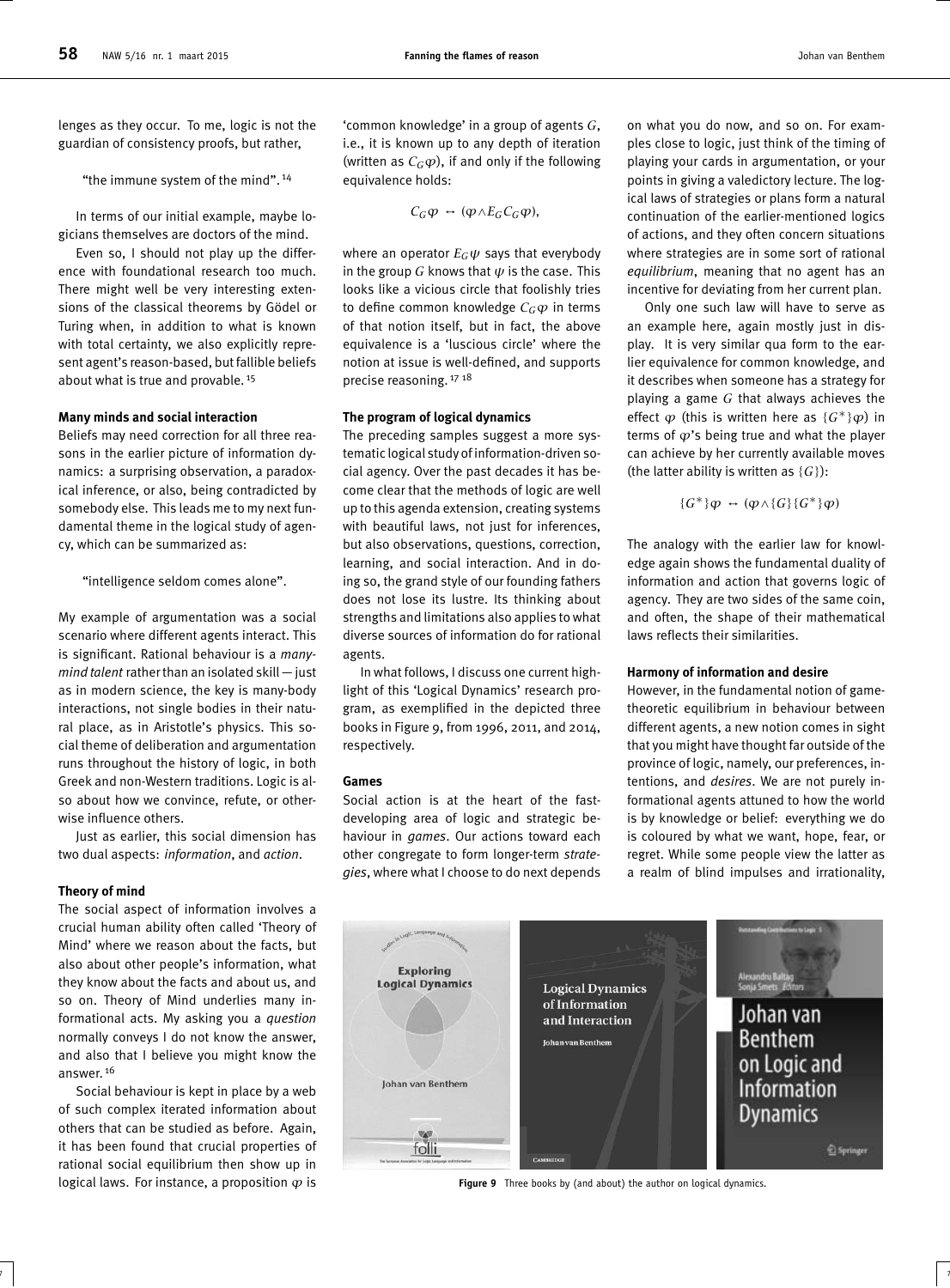nothing could be further from the truth. What we want to know explains how we seek information, and what we want to achieve determines our choices of actions. Instead of a separating barrier between these two realms, a logical perspective on rationality involves understanding their delicate *balance*. 19 20

A reasonable person keeps her information in harmony with her goals and desires, plus those of others. That quality shows in the activity of taking *decisions*, a growing interest among logicians. Incidentally, it is that broader balance of information, desires, and decisions that we should also seek to instil in a true academic education.

#### **Logic in games**

Noble causes indeed, but can logic offer any illumination in such a broad arena? What I can say for now is found in my new book *Logic in Games*. It covers two major lines of research, that have been developing over the past decades.

The first line is *logic of games*, being the study of the structure of games and everything that happens before, during and after their play by rational agents. There is a lot of intricate reasoning involved in plotting one's course in games, including the effects of one's actions, beliefs, preferences, and thinking about the kind of opponent (or fellow player) one is engaging with. This reasoning shows logical patterns that can be studied by the tools I have outlined in the above, including fixed-point laws for social equilibria where all players do the best they can. This line of research may be considered a joint offspring of logic, game theory, and modern computer science in its interactive-systems mode. Logic of games is now engendering a joint research program that might called 'Theory of Play', where we analyse the reasoning of players in games and related social scenarios — and sometimes, more ambitiously, try to design new games that implement desirable forms of social interaction.

But at the same time, there is a second intimate connection here, that may be called *logic as games*. As we have hinted at in the beginning of this lecture, paradigmatic logical phenomena such as argumentation *themselves* have a game-like character, and this metaphor can be made very precise. For instance, mathematical proofs have turned out to be very much like 'winning strategies' in suitably defined dialogue games. This game-theoretic view of logic itself also fits very naturally with modern views of computation, where the math-



**Figure 10** Lecture notes and a monograph by the author on logic in games and a workshop on logics for strategic reasoning.

ematical paradigm is no longer isolated Turing machines, but networks of distributed processors that may cooperate or compete for available resources, and that may differ widely in their abilities and intentions.

Thus, once more, logical laws acquire the dual character we have seen several times. Viewed in an informational perspective, they tell us what the world is like. But in a dual dynamic procedural perspective, they express fundamental facts about strategies and equilibria in basic scenarios of interactive computation or social behaviour. This duality is not an annoying ambiguity, but rather the true face of logic as I see it.

The first two pictures in Figure 10 are lecture notes and a monograph of mine on both of the above interfaces of logic and games. The third picture points to a forthcoming book on logics for strategic reasoning, bringing together many communities, that I have edited with Sujata Ghosh and Rineke Verbrugge. This area is in full development.

#### **What is next?**

Ladies and gentlemen, I have shown you glimpses and glimmers of my dynamic program for logic as a broad study of informationdriven social agency. As one of my readers put it nicely: "Classical logic handled the straight lines, now you want logic to also do the curves." Many of those curves are found in my own work and that of my colleagues and students. What is left for *me* to do?

#### **The empirical facts**

In my declining years, I sometimes stray from the glorious path of theory, and feel the pull of the brute *facts*. What I told you about information and agency can be seen as theory-bound and *normative*: this is the information that is truly available in the world, these are the conclusions that agents *should* draw, these are the game-theoretic equilibria they *should* at-

 $8$  8  $\pm$ 

tain. In this classical perspective, the laws of logical dynamics have no descriptive content, and how people really act, presumably stupid and ill-mannered, can be left to cognitive or behavioural scientists.

But I fear that this common cosy analytic separation of the normative and descriptive reflects intellectual poverty rather than safety. Logical theory that ignores actual cognitive behaviour seems dangerously empty, lacking focus. On the other hand, I do not want to lose the potential of normative thinking either, that can help us *improve* performance, or design better ways of dealing with the world and with one another. For instance, my earlier emphasis on *correction* rather than guaranteed correctness of intelligent behaviour mixes these two motives. It moves closer to real human behaviour, but what we call successful 'correction' will still depend on norms. In other words, things are subtle and complex here, and I have no definitive line to offer.<sup>21</sup>

Let me give an example where these two pressures in my current life come to a head. You might feel that my broad program for logic is becoming a huge machinery of high mathematical complexity. Now there is a mathematical unity in logical methods that makes this complexity less daunting. But it is also good to realize that you are in fact good at everything that I have discussed in this lecture. Information flow, inference, correction, desires, and strategic behaviour occur together in that basic phenomenon that we all engage in all the time: *conversation*. Therefore, a natural empirical focus for my view of logic is natural language, the vehicle of conversation.

#### **Natural languages and real brains**

In the Eighties, I was deeply engaged in the logical analysis of natural language, and people sometimes ask where this love has gone. My work then was driven by static perspectives on language as reflecting the world, with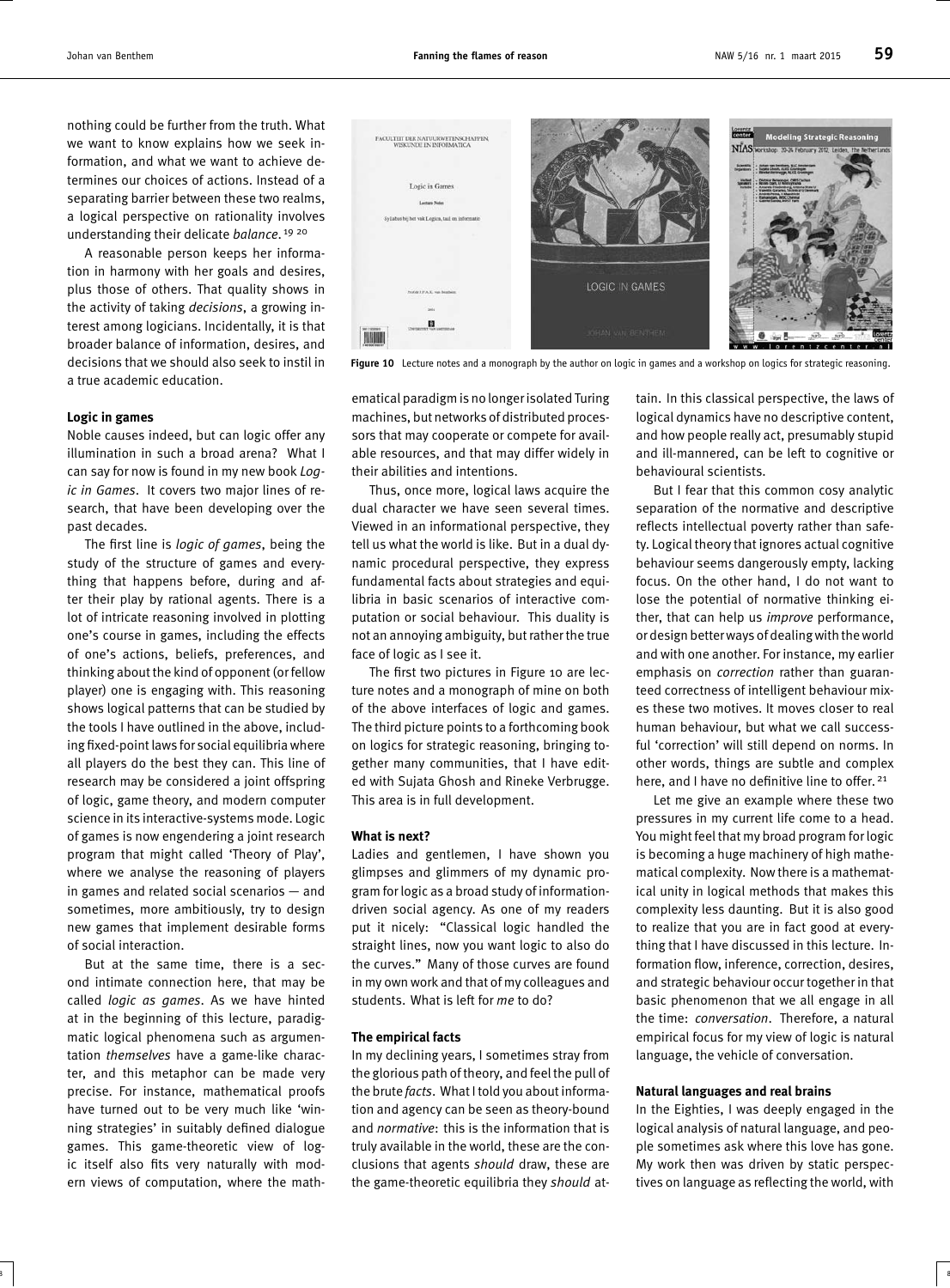hardly a trace of dynamic agency. But natural language is a major interface where logical intuitions meet empirical facts. One project on my desk is the *language of agency*, studied in ways that will be familiar to you after my discussion of logic and games. One prong is a study of the patterns of agency that constitute language use, the other prong is the 'language of agency', and all the subtle ways that we use for describing what we do, plus the laws of the natural logic governing this natural language. <sup>22</sup>

At the same time, I am involved with empirical research on language in the brain in our national Gravity Project 'Language in Interaction' where we will use logic-related games to see what really happens when people communicate, and how new language arises in that process. The four pictures displayed in Figure 11 show some of my earlier work on logic and natural language in the Eighties and Nineties, a Handbook on this interface, and a logo for the new project that also brings in empirical cognitive science.

#### **Large numbers and probability**

The second project waiting on my desk concerns another aspect of thefacts, namely, that there are *so many* of them. Logical reasoning and rational agency play in a thin zone of conscious deliberation where what we think and decide matters. This zone is like the thin realm of our physical abilities, hemmed in between objects that are too large, or too small, for our hands to manipulate. Above us lies the statistical world of social behaviour and public

opinion, where each of our well-considered views is just a drop in the ocean. Below us is the statistical neural machinery of our brains, busily clicking away as an audience is listening to a speaker, but not under one's conscious control. Here logic meets *probability theory*, as two major mathematical paradigms with different views of what are relevant patterns. My own interest in this area today concerns interfaces between logical and dynamical systems theory as providing two views of these interfaces. There are many more good reasons for combining logic and probability, but the above may suffice for here.

The interface of logic and probability has a long history: even Stanley Jevons included it in his book. It is also very much in evidence at our institute the ILLC, and I believe that it poses many fundamental problems that go far beyond what we know so far.

#### **Foundational results after all**

Factual interests are by no means opposed to the classical modus operandi in logic. Some neuroscience intriguingly repeats ideals from the foundations of mathematics, such as a 'Universal Scanner' that tells us exactly what an experimental subject is thinking, a goal with a sinister whiff of Inquisition. Fortunately, one can modify famous arguments in logic to show that universal scanners are as impossible as universal decision methods for reasoning or computation.

#### **Spreading the word in education**

The best test of a proposed scientific perspec-

9 9



Figure 11 Some work by the author on logic and natural language.



**Figure 12** Initiatives in logic education.

tive may not be whether it pleases one's senior colleagues, but whether it is *teachable* to audiences with fresh open minds, such as students, or the general public.

I wish I could jump into things here and start teaching you the topics of this lecture, but there are other resources for that, such as our on-line course *Logic in Action* that can be found at www.logicinaction.org.

I recommend a tour of this educational world, which we are still creating and testing out at several sites worldwide, including Amsterdam, Stanford, Beijing, and Seville. The following pictures illustrate part of this world, as well as its outliers into the Open University and on-line education efforts at several pre-university stages.

This reflects the earlier ties between logic and learning. People can get better at argumentation, and many other themes in this lecture point at skills that can be taught.

#### **What is logic?**

Let me return to the beginning of this lecture. What subject did I choose as a student, and was it the right choice? My general view of decision is quite unlike the paradigm in decision theory of choosing optimal actions given one's present expectations. This is too passive. In my own life, decisions turned out to be good, not because of superior a priori reasoning, but because *I made* them good afterwards by committing to the actions that I had taken. This is also true for choosing logic.

Perhaps the field as it was when I chose it in the Sixties was not an optimal choice for someone like me.<sup>23</sup> But I have told you what logic can *become* if we take it to its full potential as a science of information in action, performed by agents engaged in meaningful activities, doing justice to both the classical ideals and a modern future of the field. Indeed, this view is at the heart of my Logical Dynamics program:

#### *becoming* is as important as *being*.

Deep thoughts and noble sentiments: but at the end of this long lecture, you may well prefer a lighter take home message. Let me try. Throughout my presentation, I have extolled the virtues of *reason*, as the light that, sometimes, relieves the boredom and darkness all around us. But that light has to come at the right time, in the right style.

One autumn night, fifteen years ago, I had a heart to heart conversation with my 85-yearold mother — and I put the delicate question I had never dared ask before: why she had ever